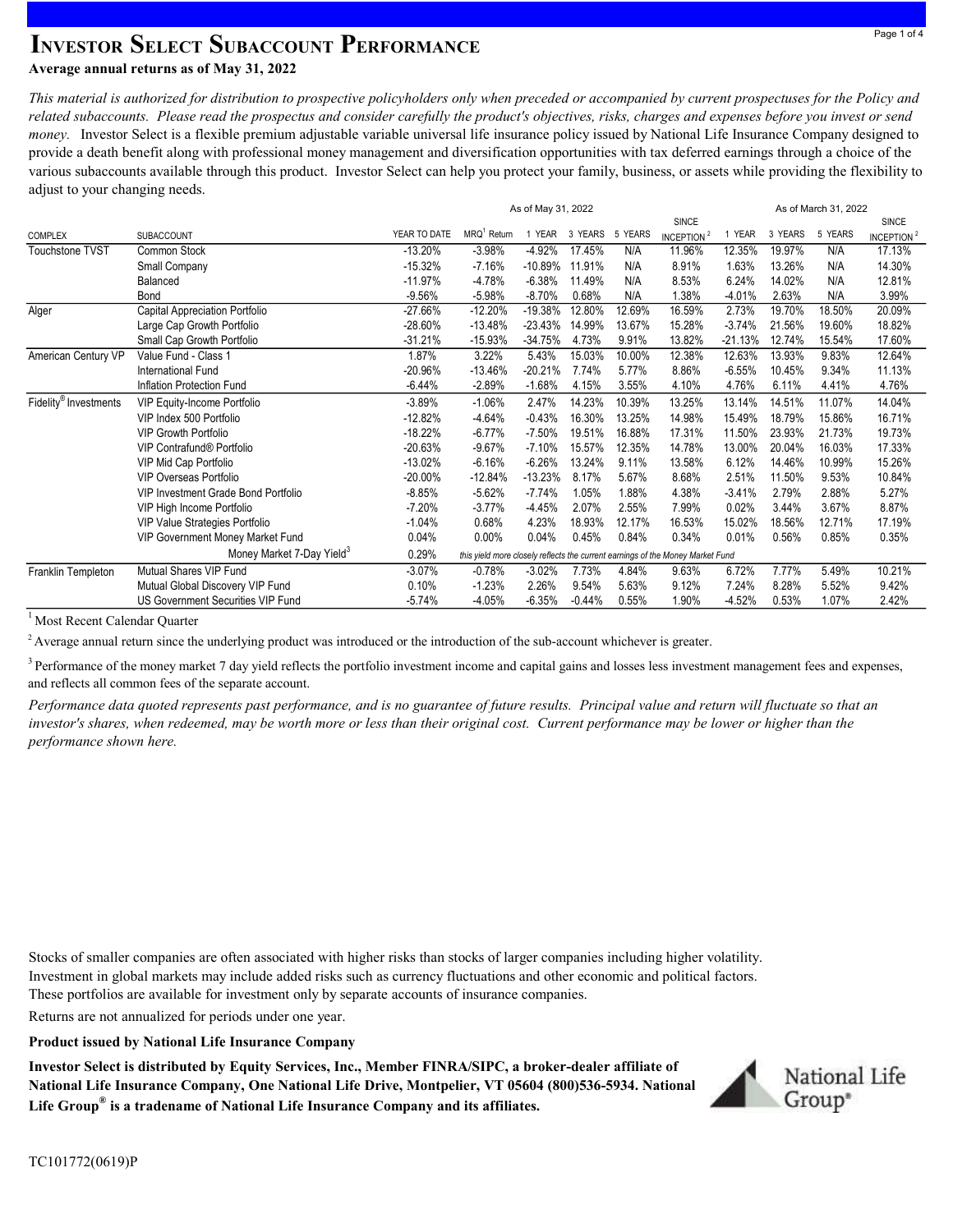|                     |                                                    |              | $\sim$ 0. $\sim$ $\sim$ $\sim$ $\sim$ $\sim$ $\sim$ $\sim$ |            |          |          |                  |           | , to of inter on the replace |         |                        |
|---------------------|----------------------------------------------------|--------------|------------------------------------------------------------|------------|----------|----------|------------------|-----------|------------------------------|---------|------------------------|
|                     |                                                    |              |                                                            |            |          |          | <b>SINCE</b>     |           |                              |         | <b>SINCE</b>           |
| <b>COMPLEX</b>      | <b>SUBACCOUNT</b>                                  | YEAR TO DATE | MRQ <sup>1</sup> Return                                    | 1 YEAR     | 3 YEARS  | 5 YEARS  | <b>INCEPTION</b> | 1 YEAR    | 3 YEARS                      | 5 YEARS | INCEPTION <sup>2</sup> |
| Franklin            | Small Cap Value VIP Fund                           | $-7.30%$     | $-2.96%$                                                   | $-7.41%$   | 13.78%   | 8.55%    | 13.54%           | 1.72%     | 13.32%                       | 9.38%   | 14.66%                 |
|                     | Small-Mid Cap Growth VIP Fund                      | $-30.15%$    | $-15.50%$                                                  | $-24.75%$  | 9.62%    | 10.19%   | 13.88%           | $-7.28%$  | 16.40%                       | 15.17%  | 17.53%                 |
| Templeton           | Foreign VIP Fund                                   | $-2.43%$     | $-1.40%$                                                   | $-9.72%$   | 3.90%    | 0.24%    | 5.91%            | -4.89%    | 2.11%                        | 1.12%   | 6.30%                  |
| Neuberger Berman    | Mid-Cap Growth Class I                             | $-24.27%$    | $-12.44%$                                                  | $-17.40%$  | 10.41%   | 10.75%   | 14.08%           | $-3.35%$  | 15.83%                       | 14.98%  | 17.01%                 |
| AMT                 | Short Duration Bond Portfolio                      | $-4.20%$     | -2.86%                                                     | $-4.56%$   | 0.46%    | 0.91%    | 2.59%            | $-2.78%$  | 1.18%                        | 1.28%   | 3.01%                  |
|                     | Sustainable Equity Portfolio                       | -14.07%      | $-5.83%$                                                   | $-5.86%$   | 14.08%   | 10.19%   | 13.77%           | 8.13%     | 16.12%                       | 12.89%  | 15.56%                 |
| <b>DWS</b>          | Small Mid Cap Value VIP - B                        | $-9.28%$     | $-4.01%$                                                   | $-6.19%$   | 9.40%    | 5.31%    | 11.32%           | 7.83%     | 10.05%                       | 6.07%   | 12.54%                 |
|                     | Small Cap Index VIP - A                            | $-16.64%$    | $-7.62%$                                                   | -17.17%    | 9.36%    | 7.41%    | 12.96%           | $-6.15%$  | 11.36%                       | 9.41%   | 14.98%                 |
| T. Rowe Price       | Equity Income Portfolio                            | $-0.08%$     | 2.50%                                                      | 3.29%      | 13.66%   | 9.94%    | 12.20%           | 13.32%    | 13.78%                       | 10.58%  | 12.62%                 |
|                     | <b>Blue Chip Growth Portfolio</b>                  | $-28.23%$    | $-12.38%$                                                  | $-20.66%$  | 8.76%    | 11.26%   | 16.19%           | 2.36%     | 15.40%                       | 17.43%  | 19.74%                 |
|                     | Health Sciences Portfolio <sup>3</sup>             | $-17.29%$    | $-8.66%$                                                   | $-9.93%$   | 12.76%   | 12.05%   | 18.77%           | 3.36%     | 14.06%                       | 14.63%  | 21.16%                 |
|                     | Moderate Allocation Portfolio                      | $-12.97%$    | $-6.45%$                                                   | $-10.35%$  | 6.65%    | 6.15%    | 10.05%           | 0.25%     | 8.85%                        | 8.41%   | 11.56%                 |
| AB VPS              | Growth & Income Portfolio                          | $-3.37%$     | $-0.84%$                                                   | 2.68%      | 13.68%   | N/A      | 11.18%           | 13.00%    | N/A                          | N/A     | 14.47%                 |
|                     | Small/Mid Cap Value Fund - Class A                 | $-10.32%$    | $-5.24%$                                                   | $-6.92%$   | 12.37%   | 7.90%    | 14.48%           | 6.47%     | 12.73%                       | 8.61%   | 15.93%                 |
|                     | International Value Fund - Class A                 | $-9.29%$     | $-7.12%$                                                   | $-11.16%$  | 5.78%    | 0.37%    | 5.53%            | $-1.86%$  | 4.41%                        | 1.82%   | 6.50%                  |
|                     | International Growth Fund                          | $-20.25%$    | $-14.42%$                                                  | -17.90%    | 9.34%    | 5.59%    | 8.25%            | $-6.38%$  | 11.38%                       | 8.74%   | 10.41%                 |
| Invesco Oppenheimer | V.I. Main Street Small Cap                         | $-13.56%$    | $-5.87%$                                                   | $-10.20%$  | 13.58%   | N/A      | 12.43%           | .54%      | N/A                          | N/A     | 21.12%                 |
|                     | V.I. Conservative Balanced                         | $-12.16%$    | $-6.14%$                                                   | $-8.30%$   | 6.29%    | N/A      | 6.11%            | 1.18%     | N/A                          | N/A     | 12.57%                 |
|                     | V.I. Global Strategic Income                       | -8.46%       | $-5.21%$                                                   | $-10.83\%$ | $-1.56%$ | N/A      | $-1.48%$         | $-5.56%$  | N/A                          | N/A     | 1.67%                  |
| VanEck              | VIP Emerging Markets Class I                       | $-22.85%$    | $-17.64%$                                                  | $-34.34%$  | $-2.69%$ | $-0.58%$ | 9.45%            | $-27.88%$ | $-1.30%$                     | 2.71%   | 11.96%                 |
|                     | VIP Unconstrained Emerging Markets Bond Fund Class | $-8.08%$     | $-3.98%$                                                   | $-12.89%$  | 0.84%    | 1.30%    | 2.20%            | $-4.52%$  | 2.19%                        | 2.49%   | 2.93%                  |
|                     | <b>VIP Global Resources Class I</b>                | 20.44%       | 21.91%                                                     | 20.28%     | 23.23%   | 9.07%    | 6.26%            | 30.94%    | 19.53%                       | 7.11%   | 4.96%                  |

As of May 31, 2022

### <sup>1</sup> Most Recent Calendar Quarter

 $2$  Average annual return since the underlying product was introduced or the introduction of the sub-account whichever is greater.

 $<sup>3</sup>$  Effective June 1, 2015 the T.Rowe Price Health Sciences Portfolio was closed to new investors and therefore not available as an investment option on this</sup> product for contract owners who were not already invested in that fund as of the closing date.

Performance of the subaccounts reflects the investment income and capital gains and losses less investment management fees and expenses of the underlying fund, but does not include the effects of cost of insurance, policy expenses, or potential surrender charges. (If these charges were included, the total returns would be significantly lower.)

Please refer to the hypothetical illustration in the prospectus, which shows the effect on performance of various assumptions regarding the cost for insurance protection. You may also wish to obtain a personalized illustration, which reflects the cost of your policy's insurance protection.

Fidelity VIP Government Money Market Fund: You could lose money by investing in the fund. Although the fund seeks to preserve the value of your investment at \$1.00 per

share, it cannot guarantee it will do so. An investment in the fund is not insured or guaranteed by the Federal Deposit Insurance Corporation or any other government agency. The fund's sponsor has no legal obligation to provide financial support to the fund, and you should not expect that the sponsor will provide financial support to the the fund at any time. Fund shares are not guaranteed by the U.S. government.

#### Product issued by National Life Insurance Company

Investor Select is distributed by Equity Services, Inc., Member FINRA/SIPC, a broker-dealer affiliate of National Life Insurance Company, One National Life Drive, Montpelier, VT 05604 (800)536-5934. National Life Group $^\circ$  is a tradename of National Life Insurance Company and its affiliates.



As of March 31, 2022

Page 2 of 4

TC101772(0619)P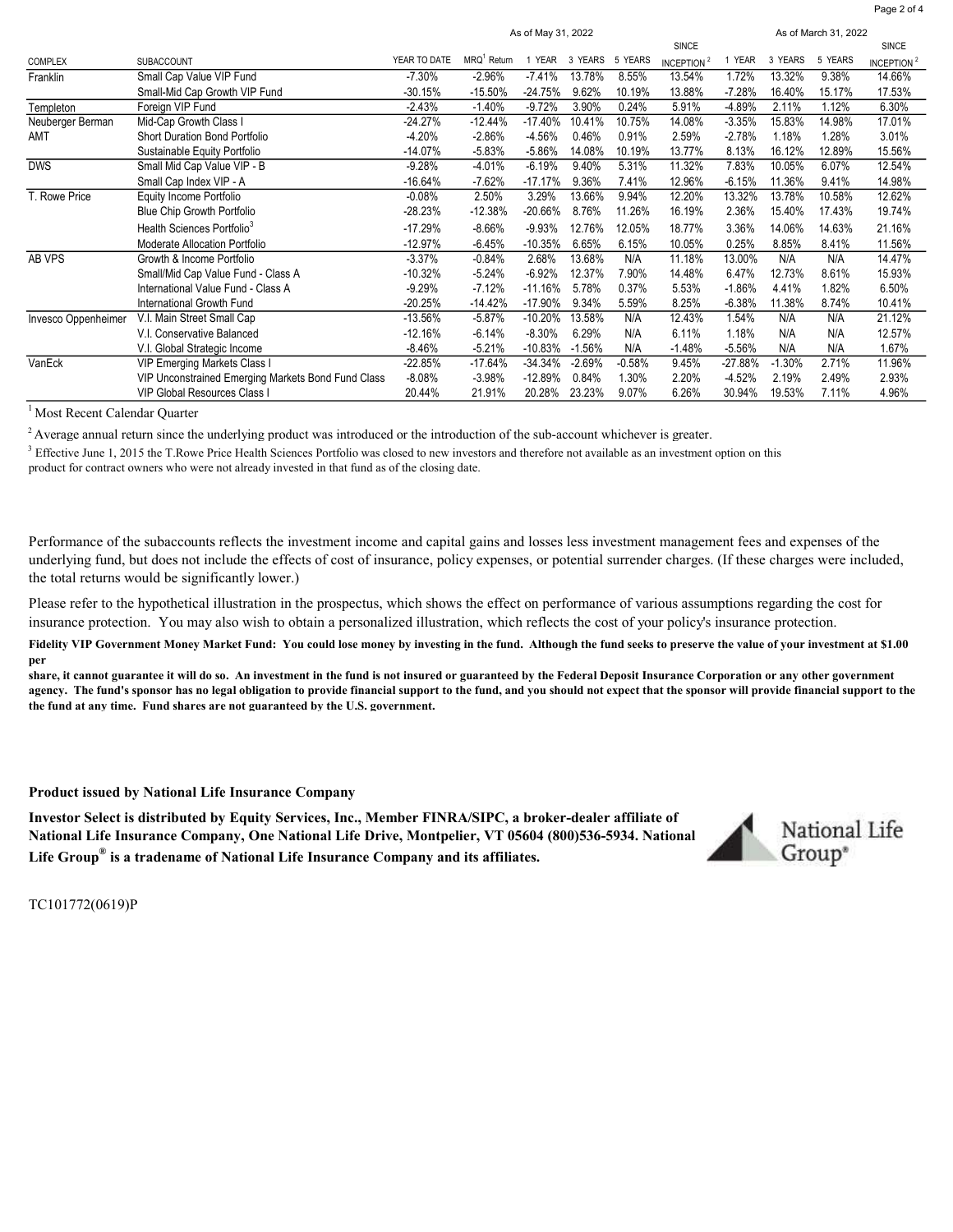Effective May 1, 2009, the Franklin Templeton Mutual Discovery Securities Fund has been renamed Franklin Templeton Mutual Global Discovery Securities Fund.

Effective September 23, 2009, the Alger American Capital Appreciation Portfolio has been renamed Alger Capital Appreciation Portfolio. The Alger American LargeCap Growth Portfolio has been renamed Alger Large Cap Growth Portfolio. The Alger American SmallCap Growth Portfolio has been renamed Alger Small Cap Growth Portfolio.

Effective December 18, 2009, the Van Eck IT Worldwide Real Estate Fund has been liquidated.

Effective after close of business on April 29, 2011, the Sentinel Variable Products Trust Money Market has been eliminated. The assets held in the Sentinel Variable Products Trust Money Market have been transferred to the Fidelity® Investments VIP Money Market Portfolio.

Effective after close of business on April 29, 2011, the Sentinel Variable Products Trust Mid Cap Growth Fund has been renamed Sentinel Variable Products Trust Mid Cap Fund.

Effective after close of business on April 29, 2011, the Oppenheimer Strategic Bond Fund/VA has been renamed Oppenheimer Global Strategic Income Fund/VA.

Effective after close of business on April 29, 2011, the Van Eck IT Worldwide Emerging Markets Fund, the Van Eck IT Worldwide Global Bond Fund, and the Van Eck IT Worldwide Global Hard Assets Fund has been renamed: Van Eck VIP Emerging Markets Fund, Van Eck VIP Global Bond Fund, and Van Eck VIP Global Hard Assets Fund respectively.

Effective after close of business on April 29, 2011, the Oppenheimer Main Street Small Cap Fund/VA has been renamed Oppenheimer Main Street Small & Mid-Cap Fund/VA.

Effective after close of business on December 31, 2011, the Illuminations Model Portfolio will no longer be available.

Effective after close of business on September 30, 2012, the Neuberger Berman AMT Partners Portfolio has been renamed Neuberger Berman AMT Large Cap Value Portfolio.

Main Street Small Cap Fund/VA. Effective after close of business on April 29, 2013, the Oppenheimer Main Street Small & Mid-Cap Fund/VA has been renamed Oppenheimer

Fund/VA. Effective after close of business on April 29, 2013, the Oppenheimer Balanced Fund/VA has been renamed Oppenheimer Capital Income

Emerging Markets Bond Fund. Effective after close of business on April 30, 2013, the Van Eck VIP Global Bond Fund has been renamed Van Eck VIP Unconstrained

Value VIP. Effective after close of business on April 30, 2013, the DWS Dreman Small Mid Cap Value VIP has been renamed DWS Small Mid Cap

Effective after close of business on April 25, 2014, the American Century VP Vista Fund will no longer be available.

Franklin Templeton VIPT Franklin Global Real Estate VIP Fund. Effective after close of business on May 1, 2014, the Franklin Templeton VIPT Franklin Global Real Estate Securities Fund has been renamed as

Franklin Templeton VIPT Franklin Small Cap Value VIP Fund. Effective after close of business on May 1, 2014, the Franklin Templeton VIPT Franklin Small Cap Value Securities Fund has been renamed as

Franklin Templeton VIPT Franklin Small-Mid Cap Growth VIP Fund. Effective after close of business on May 1, 2014, the Franklin Templeton VIPT Franklin Small-Mid Cap Growth Securities Fund has been renamed as

Franklin Templeton VIPT Franklin US Government Securities VIP Fund. Effective after close of business on May 1, 2014, the Franklin Templeton VIPT Franklin US Government Fund has been renamed as

Franklin Templeton VIPT Franklin Mutual Global Discovery VIP Fund. Effective after close of business on May 1, 2014, the Franklin Templeton VIPT Mutual Global Discovery Securities Fund has been renamed as

Franklin Templeton VIPT Franklin Mutual Shares VIP Fund. Effective after close of business on May 1, 2014, the Franklin Templeton VIPT Mutual Shares Securities Fund has been renamed as

Franklin Templeton VIPT Templeton Foreign VIP Fund. Effective after close of business on May 1, 2014, the Franklin Templeton VIPT Templeton Foreign Securities Fund has been renamed as

Effective after close of business on December 1, 2014, the DWS Small Mid Cap Value VIP Fund has been renamed as Deutsche Small Mid Cap Value VIP - B Fund.

Effective after close of business on December 1, 2014, the DWS Small Cap Index VIP Fund has been renamed as Deutsche Small Cap Index VIP - A Fund.

Effective June 1, 2015 the Oppenheimer Capital Income Fund/VA has been renamed as Oppenheimer Conservative Balanced Fund/VA.

The effective date shown for fund name changes reflects the date the fund name was changed in National Life's systems and reflected on subsequent reports. This date may vary from the date the fund name was deemed effective by the fund manager.

### Investor Select variable universal life insurance, form series 8566/8567(1008), is distributed by Equity Services, Inc., Member FINRA/SIPC, a broker-dealer affiliate of National Life Insurance Company, One National Life Drive, Montpelier, VT

## NATIONAL LIFE INSURANCE COMPANY

HOME OFFICE: ONE NATIONAL LIFE DR., MONTPELIER, VT 05604 (802)-229-3333 WWW.NATIONALLIFEGROUP.COM